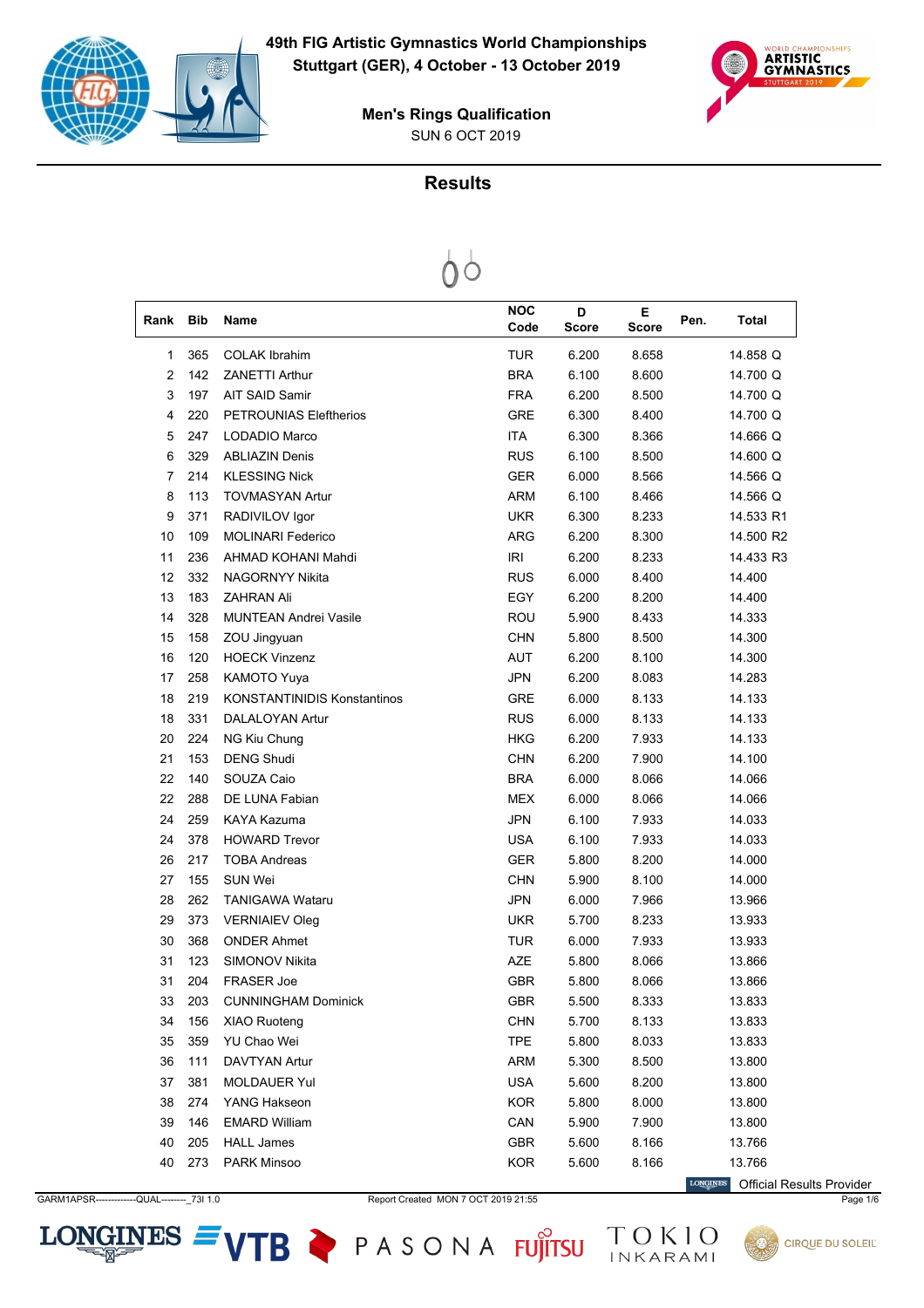



### **Results**



| Rank | <b>Bib</b> | Name                                | <b>NOC</b><br>Code | D<br><b>Score</b> | Е<br>Score | Pen. | <b>Total</b> |
|------|------------|-------------------------------------|--------------------|-------------------|------------|------|--------------|
| 42   | 358        | <b>TANG Chia-Hung</b>               | <b>TPE</b>         | 5.700             | 8.066      |      | 13.766       |
| 43   | 346        | <b>YUSOF Eddy</b>                   | SUI                | 5.500             | 8.233      |      | 13.733       |
| 44   | 379        | <b>MIKULAK Samuel</b>               | <b>USA</b>         | 5.400             | 8.300      |      | 13.700       |
| 45   | 297        | <b>SCHMIDT Casimir</b>              | <b>NED</b>         | 5.400             | 8.266      |      | 13.666       |
| 46   | 166        | <b>LARDUET Manrique</b>             | <b>CUB</b>         | 5.600             | 8.066      |      | 13.666       |
| 47   | 374        | YUDENKOV Yevgen                     | <b>UKR</b>         | 5.700             | 7.966      |      | 13.666       |
| 48   | 367        | <b>GUNDOGDU Yunus</b>               | <b>TUR</b>         | 5.900             | 7.766      |      | 13.666       |
| 48   | 380        | MODI Akash                          | <b>USA</b>         | 5.900             | 7.766      |      | 13.666       |
| 50   | 261        | <b>TANIGAWA Kakeru</b>              | <b>JPN</b>         | 5.400             | 8.233      |      | 13.633       |
| 51   | 185        | <b>ABAD Nestor</b>                  | <b>ESP</b>         | 5.500             | 8.100      |      | 13.600       |
| 52   | 272        | LEE Junghyo                         | <b>KOR</b>         | 5.400             | 8.166      |      | 13.566       |
| 53   | 341        | <b>BAUMANN Christian</b>            | SUI                | 5.100             | 8.433      |      | 13.533       |
| 54   | 270        | <b>KIM Hansol</b>                   | <b>KOR</b>         | 5.400             | 8.133      |      | 13.533       |
| 55   | 355        | <b>LEE Chih Kai</b>                 | <b>TPE</b>         | 5.300             | 8.200      |      | 13.500       |
| 56   | 313        | <b>AGUIAR BARBOSA Petrix Stevan</b> | <b>POR</b>         | 5.600             | 7.900      |      | 13.500       |
| 57   | 370        | <b>PAKHNIUK Petro</b>               | <b>UKR</b>         | 5.300             | 8.166      |      | 13.466       |
| 58   | 124        | <b>TIKHONOV Ivan</b>                | <b>AZE</b>         | 5.300             | 8.133      |      | 13.433       |
| 58   | 145        | <b>COURNOYER Rene</b>               | CAN                | 5.300             | 8.133      |      | 13.433       |
| 60   | 334        | <b>STRETOVICH Ivan</b>              | <b>RUS</b>         | 4.900             | 8.441      |      | 13.341       |
| 61   | 304        | <b>DYSON Devy</b>                   | <b>NZL</b>         | 5.300             | 8.000      |      | 13.300       |
| 62   | 342        | <b>BRAEGGER Pablo</b>               | SUI                | 4.600             | 8.666      |      | 13.266       |
| 63   | 110        | <b>VILLAFANE Daniel</b>             | <b>ARG</b>         | 5.800             | 7.466      |      | 13.266       |
| 64   | 293        | DEURLOO Bart                        | <b>NED</b>         | 5.300             | 7.933      |      | 13.233       |
| 64   | 344        | <b>HEGI Oliver</b>                  | SUI                | 5.300             | 7.933      |      | 13.233       |
| 66   | 283        | <b>TVOROGAL Robert</b>              | LTU                | 4.700             | 8.500      |      | 13.200       |
| 67   | 125        | <b>GENTGES Maxime</b>               | <b>BEL</b>         | 4.900             | 8.300      |      | 13.200       |
| 68   | 300        | <b>HEGGEMSNES Sofus</b>             | <b>NOR</b>         | 4.600             | 8.566      |      | 13.166       |
| 69   | 170        | <b>GEORGIOU Ilias</b>               | <b>CYP</b>         | 4.800             | 8.366      |      | 13.166       |
| 69   | 246        | <b>EDALLI Ludovico</b>              | <b>ITA</b>         | 4.800             | 8.366      |      | 13.166       |
| 71   | 188        | PLATA Joel                          | <b>ESP</b>         | 5.000             | 8.166      |      | 13.166       |
| 72   | 309        | <b>YULO Carlos Edriel</b>           | PHI                | 5.100             | 8.066      |      | 13.166       |
| 73   | 101        | <b>PETROV Matvei</b>                | <b>ALB</b>         | 4.900             | 8.258      |      | 13.158       |
| 74   | 136        | YAKAULEU Ilya                       | <b>BLR</b>         | 5.600             | 7.541      |      | 13.141       |
| 75   | 383        | ABDURAKHIMOV Rasuljon               | <b>UZB</b>         | 4.800             | 8.333      |      | 13.133       |
| 76   | 213        | <b>HERDER Philipp</b>               | <b>GER</b>         | 5.100             | 8.033      |      | 13.133       |
| 77   | 298        | <b>GADDERUD Theodor</b>             | <b>NOR</b>         | 4.600             | 8.500      |      | 13.100       |
| 78   | 216        | RIDA Karim                          | GER                | 4.700             | 8.400      |      | 13.100       |
| 79   | 265        | <b>KARIMI Milad</b>                 | KAZ                | 4.800             | 8.300      |      | 13.100       |
| 80   | 200        | <b>FRASCA Loris</b>                 | <b>FRA</b>         | 4.900             | 8.200      |      | 13.100       |
| 81   | 148        | PATERSON Cory                       | CAN                | 5.000             | 8.100      |      | 13.100       |
| 81   | 169        | <b>GEORGIOU Marios</b>              | <b>CYP</b>         | 5.000             | 8.100      |      | 13.100       |

GARM1APSR-------------QUAL--------\_73I 1.0 Report Created MON 7 OCT 2019 21:55 Page 2/6

 $LONGINES =$ 

VTB PASONA FUJITSU

 $\label{eq:conformal} \begin{minipage}{.4\linewidth} \textbf{LONGINES} \end{minipage}$ Official Results Provider

TOKIO

**CIRQUE DU SOLEIL**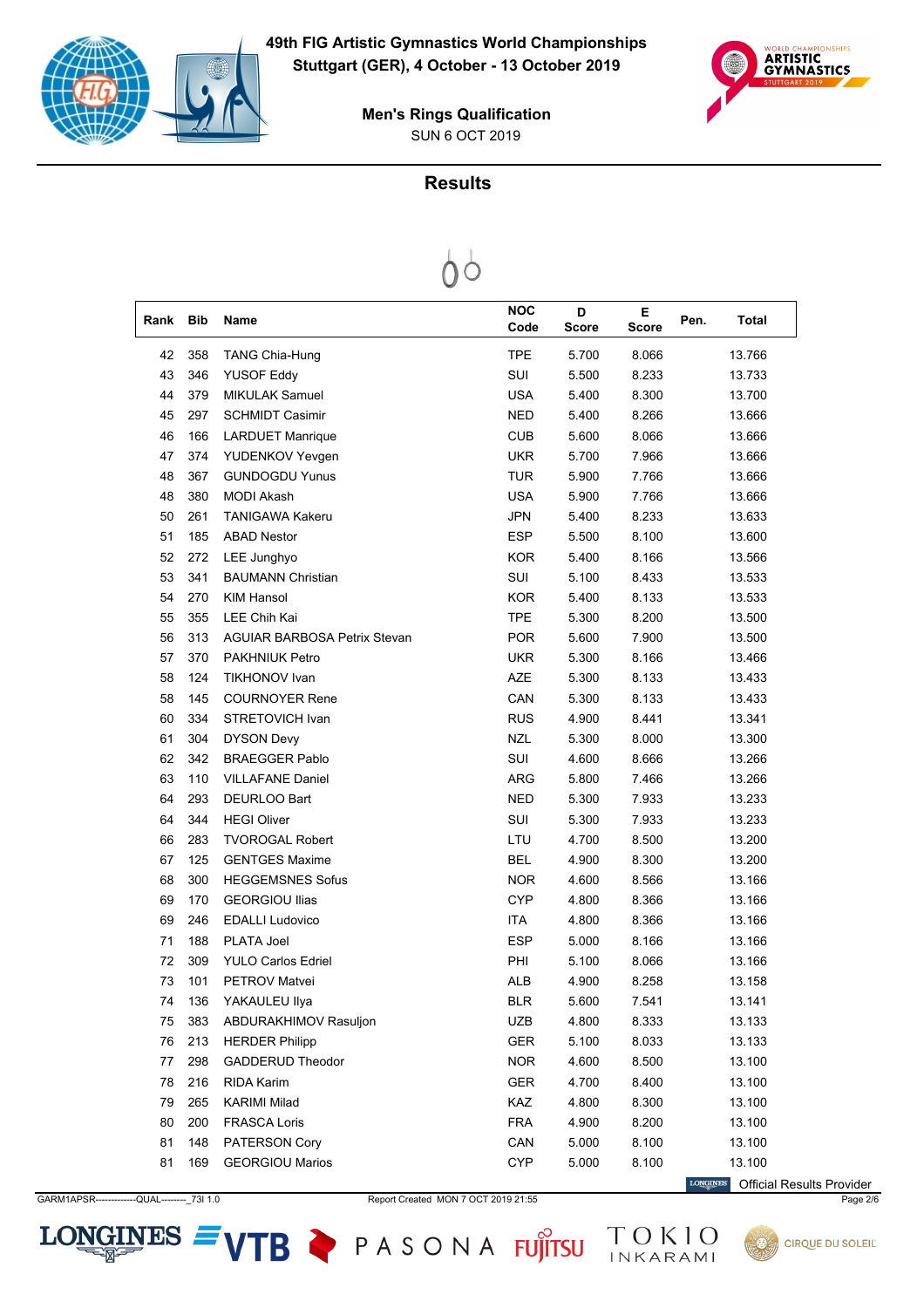



### **Results**



| Rank | <b>Bib</b> | <b>Name</b>                      | NOC<br>Code | D<br><b>Score</b> | Е<br><b>Score</b> | Pen. | Total  |
|------|------------|----------------------------------|-------------|-------------------|-------------------|------|--------|
| 81   | 187        | <b>MIR Nicolau</b>               | <b>ESP</b>  | 5.000             | 8.100             |      | 13.100 |
| 84   | 206        | <b>REGINI-MORAN Giarnni</b>      | <b>GBR</b>  | 4.600             | 8.433             |      | 13.033 |
| 85   | 249        | <b>MOZZATO Niccolo</b>           | <b>ITA</b>  | 4.800             | 8.200             |      | 13.000 |
| 86   | 324        | <b>COTUNA Vlad Bogdan</b>        | <b>ROU</b>  | 5.100             | 7.900             |      | 13.000 |
| 87   | 287        | <b>CORRAL Daniel</b>             | MEX         | 4.800             | 8.166             |      | 12.966 |
| 88   | 251        | <b>BECKFORD Reiss</b>            | <b>JAM</b>  | 4.900             | 8.066             |      | 12.966 |
| 89   | 133        | LIKHOVITSKIY Andrey              | BLR         | 4.600             | 8.333             |      | 12.933 |
| 90   | 137        | <b>BARRETTO JUNIOR Francisco</b> | <b>BRA</b>  | 4.700             | 8.233             |      | 12.933 |
| 91   | 327        | MODOIANU-ZSEDER Toma Roland      | ROU         | 5.300             | 7.633             |      | 12.933 |
| 92   | 228        | <b>MESZAROS Krisztofer</b>       | HUN         | 4.500             | 8.400             |      | 12.900 |
| 93   | 267        | <b>MUSSAYEV Akim</b>             | <b>KAZ</b>  | 4.700             | 8.200             |      | 12.900 |
| 94   | 189        | <b>VERA Adria</b>                | <b>ESP</b>  | 4.800             | 8.100             |      | 12.900 |
| 95   | 318        | LOPEZ Jose                       | <b>PUR</b>  | 5.200             | 7.700             |      | 12.900 |
| 96   | 118        | <b>TONE Michael</b>              | <b>AUS</b>  | 5.300             | 7.600             |      | 12.900 |
| 97   | 299        | <b>GIACHINO Pietro</b>           | <b>NOR</b>  | 4.300             | 8.566             |      | 12.866 |
| 98   | 385        | <b>ERGASHEV Khabibullo</b>       | <b>UZB</b>  | 4.400             | 8.466             |      | 12.866 |
| 99   | 348        | <b>IDESJOE Karl</b>              | <b>SWE</b>  | 4.600             | 8.266             |      | 12.866 |
| 100  | 218        | <b>ILIOPOULOS Nikolaos</b>       | <b>GRE</b>  | 4.700             | 8.166             |      | 12.866 |
| 101  | 144        | <b>HUDDLESTON David</b>          | BUL         | 4.600             | 8.200             |      | 12.800 |
| 102  | 354        | <b>HSU Ping Chien</b>            | <b>TPE</b>  | 4.700             | 8.100             |      | 12.800 |
| 103  | 116        | <b>MORGANS Mitchell</b>          | <b>AUS</b>  | 4.900             | 7.891             |      | 12.791 |
| 104  | 233        | <b>KUMAR Ashish</b>              | <b>IND</b>  | 4.500             | 8.266             |      | 12.766 |
| 104  | 242        | DOLGOPYAT Artem                  | <b>ISR</b>  | 4.500             | 8.266             |      | 12.766 |
| 104  | 244        | <b>SHATILOV Alexander</b>        | <b>ISR</b>  | 4.500             | 8.266             |      | 12.766 |
| 107  | 317        | COTTO Isaac Jose                 | <b>PUR</b>  | 4.600             | 8.166             |      | 12.766 |
| 108  | 108        | <b>MAYOL Santiago</b>            | ARG         | 4.800             | 7.966             |      | 12.766 |
| 109  | 234        | RANA Aditya                      | <b>IND</b>  | 5.000             | 7.766             |      | 12.766 |
| 110  | 149        | <b>PAYNE Jackson</b>             | CAN         | 5.100             | 7.666             |      | 12.766 |
| 111  | 127        | <b>KUAVITA Noah</b>              | <b>BEL</b>  | 4.600             | 8.133             |      | 12.733 |
| 111  | 143        | ALEKSANDROV Yordan               | <b>BUL</b>  | 4.600             | 8.133             |      | 12.733 |
| 111  | 314        | ALMEIDA Bernardo                 | POR         | 4.600             | 8.133             |      | 12.733 |
| 114  | 198        | <b>BORELLO Antoine</b>           | <b>FRA</b>  | 4.500             | 8.216             |      | 12.716 |
| 115  | 305        | KOUDINOV Mikhail                 | <b>NZL</b>  | 4.500             | 8.200             |      | 12.700 |
| 115  | 339        | RAKOVIC Vlada                    | <b>SRB</b>  | 4.500             | 8.200             |      | 12.700 |
| 117  | 119        | <b>BENDA Alexander</b>           | AUT         | 4.600             | 8.100             |      | 12.700 |
| 118  | 296        | <b>RIJKEN Frank</b>              | <b>NED</b>  | 4.700             | 8.000             |      | 12.700 |
| 119  | 393        | <b>MARTINEZ Manuel</b>           | COL         | 5.300             | 7.400             |      | 12.700 |
| 120  | 384        | AZIMOV Abdulla                   | UZB         | 4.300             | 8.366             |      | 12.666 |
| 121  | 376        | ROSTAGNO Victor                  | URU         | 5.100             | 7.533             |      | 12.633 |
| 122  | 349        | <b>RUMBUTIS David</b>            | SWE         | 4.300             | 8.300             |      | 12.600 |
| 123  | 168        | ROSENDI TORRECILLA Rafael        | <b>CUB</b>  | 5.500             | 7.075             |      | 12.575 |

 $LONGINES =$ 

GARM1APSR-------------QUAL--------\_73I 1.0 Report Created MON 7 OCT 2019 21:55 Page 3/6

VTB PASONA FUJITSU

 $\label{eq:conformal} \begin{minipage}{.4\linewidth} \textbf{LONGINES} \end{minipage}$ Official Results Provider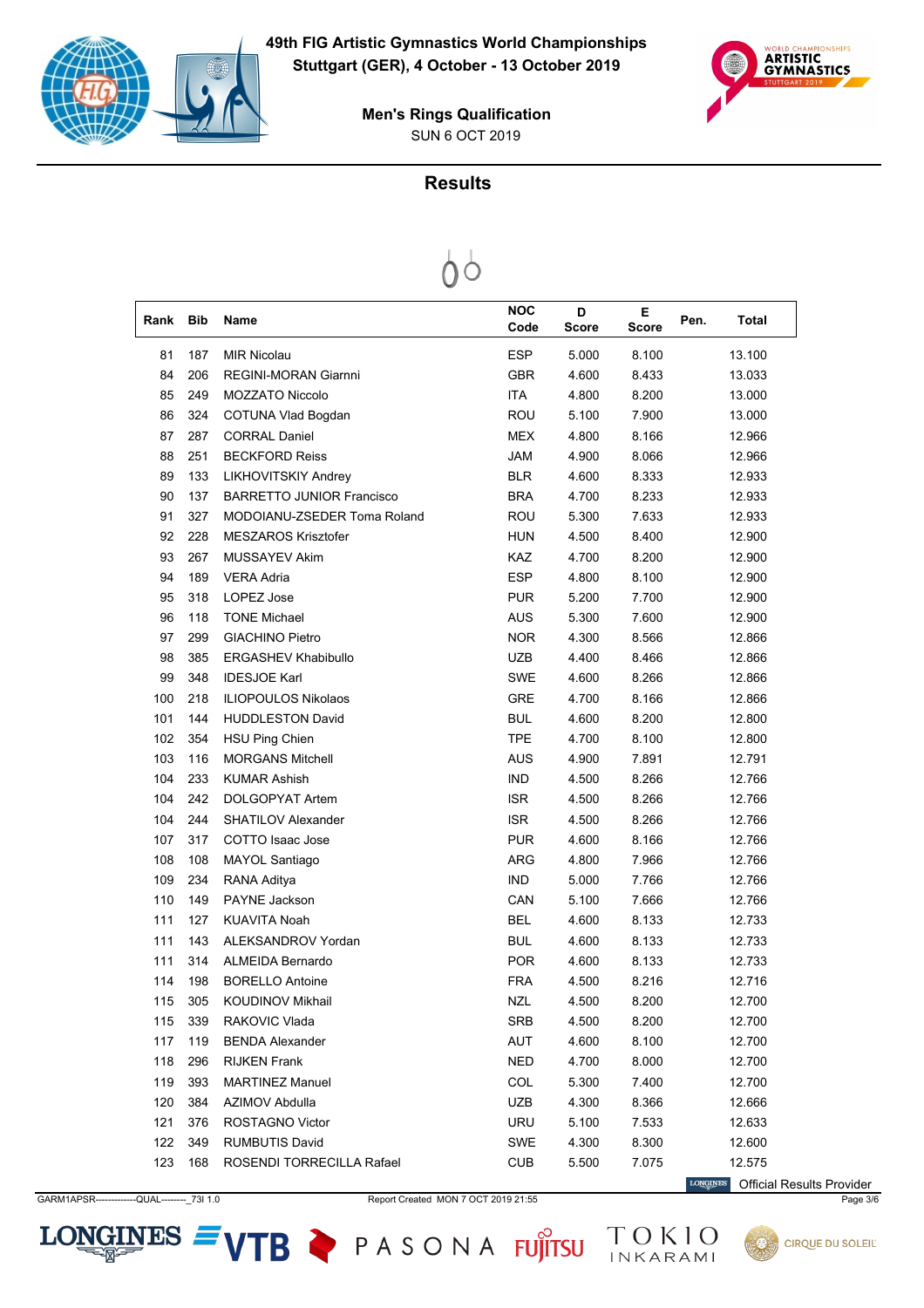



#### **Results**



| Rank | <b>Bib</b> | Name                        | <b>NOC</b><br>Code | D<br><b>Score</b> | Е<br><b>Score</b> | Pen. | Total  |
|------|------------|-----------------------------|--------------------|-------------------|-------------------|------|--------|
| 124  | 130        | <b>VERBAEYS Jimmy</b>       | <b>BEL</b>         | 4.500             | 8.066             |      | 12.566 |
| 124  | 311        | <b>SASNAL Filip</b>         | POL                | 4.500             | 8.066             |      | 12.566 |
| 126  | 191        | <b>KIRMES Oskar</b>         | <b>FIN</b>         | 4.700             | 7.866             |      | 12.566 |
| 126  | 310        | <b>BORKOWSKI Lukasz</b>     | POL                | 4.700             | 7.866             |      | 12.566 |
| 128  | 211        | KUZOVKOV Konstantin         | <b>GEO</b>         | 4.400             | 8.133             |      | 12.533 |
| 129  | 364        | <b>ARICAN Ferhat</b>        | TUR                | 4.700             | 7.833             |      | 12.533 |
| 130  | 230        | <b>TOMCSANYI Benedek</b>    | <b>HUN</b>         | 4.800             | 7.733             |      | 12.533 |
| 131  | 152        | <b>GONZALEZ Tomas</b>       | CHI                | 4.900             | 7.633             |      | 12.533 |
| 132  | 263        | AZIZOV Ilyas                | KAZ                | 4.400             | 8.100             |      | 12.500 |
| 133  | 117        | <b>SWAN Gabriel</b>         | <b>AUS</b>         | 4.500             | 8.000             |      | 12.500 |
| 134  | 292        | <b>BLETTERMAN Michel</b>    | <b>NED</b>         | 4.700             | 7.800             |      | 12.500 |
| 135  | 241        | <b>REINHARDSSON Valgard</b> | <b>ISL</b>         | 4.300             | 8.166             |      | 12.466 |
| 136  | 172        | <b>JESSEN David</b>         | <b>CZE</b>         | 4.100             | 8.333             |      | 12.433 |
| 137  | 286        | LOO Phay Xing               | <b>MAS</b>         | 4.200             | 8.233             |      | 12.433 |
| 138  | 319        | <b>PEREZ GINES Andres</b>   | <b>PUR</b>         | 4.400             | 7.966             |      | 12.366 |
| 139  | 227        | CSORVASI Soma Laszlo        | <b>HUN</b>         | 4.600             | 7.766             |      | 12.366 |
| 140  | 181        | <b>AFIFY Mohamed</b>        | EGY                | 4.400             | 7.933             |      | 12.333 |
| 141  | 326        | <b>MARC Razvan-Denis</b>    | ROU                | 4.700             | 7.633             |      | 12.333 |
| 142  | 388        | LE Thanh Tung               | <b>VIE</b>         | 4.900             | 7.433             |      | 12.333 |
| 143  | 129        | VAN DEN KEYBUS Luka         | <b>BEL</b>         | 4.400             | 7.900             |      | 12.300 |
| 144  | 235        | SINGH Yogeshwar             | <b>IND</b>         | 4.000             | 8.266             |      | 12.266 |
| 144  | 278        | <b>IVANOVS Olegs</b>        | LAT                | 4.000             | 8.266             |      | 12.266 |
| 146  | 173        | <b>CERNY Frantisek</b>      | <b>CZE</b>         | 4.200             | 8.066             |      | 12.266 |
| 147  | 178        | NIN REYES Audrys            | <b>DOM</b>         | 4.300             | 7.966             |      | 12.266 |
| 148  | 239        | <b>STEELE Adam</b>          | <b>IRL</b>         | 4.200             | 8.033             |      | 12.233 |
| 149  | 360        | FOX Joseph                  | <b>TTO</b>         | 4.000             | 8.200             |      | 12.200 |
| 150  | 180        | <b>CHIRIBOGA Israel</b>     | ECU                | 4.400             | 7.800             |      | 12.200 |
| 151  | 192        | <b>KIRMES Robert</b>        | <b>FIN</b>         | 4.800             | 7.366             |      | 12.166 |
| 152  | 347        | <b>MICHNAK Slavomir</b>     | <b>SVK</b>         | 4.100             | 8.033             |      | 12.133 |
| 153  | 122        | <b>AGHARZAYEV Murad</b>     | AZE                | 4.400             | 7.733             |      | 12.133 |
| 153  | 289        | <b>NUNEZ Isaac</b>          | <b>MEX</b>         | 4.400             | 7.733             |      | 12.133 |
| 155  | 320        | ALDYANI Ahmed               | QAT                | 4.200             | 7.900             |      | 12.100 |
| 156  | 229        | SHEPPARD Ryan Macleod       | <b>HUN</b>         | 4.700             | 7.400             |      | 12.100 |
| 157  | 121        | <b>SCHWAB Matthias</b>      | AUT                | 4.000             | 8.066             |      | 12.066 |
| 158  | 151        | ALVAREZ Joel                | CHI                | 4.500             | 7.566             |      | 12.066 |
| 159  | 387        | <b>DINH Phuong Thanh</b>    | VIE                | 4.200             | 7.833             |      | 12.033 |
| 160  | 201        | SALEUR Julien               | <b>FRA</b>         | 4.700             | 7.333             |      | 12.033 |
| 161  | 159        | CALVO Carlos                | COL                | 5.700             | 6.266             |      | 11.966 |
| 162  | 209        | SITCHINAVA Bidzina          | GEO                | 4.100             | 7.833             |      | 11.933 |
| 162  | 264        | <b>JANTYKOV Yerbol</b>      | KAZ                | 4.100             | 7.833             |      | 11.933 |
| 164  | 282        | <b>KUZMICKAS Tomas</b>      | LTU                | 4.200             | 7.733             |      | 11.933 |

GARM1APSR-------------QUAL--------\_73I 1.0 Report Created MON 7 OCT 2019 21:55 Page 4/6

LONGINES Official Results Provider



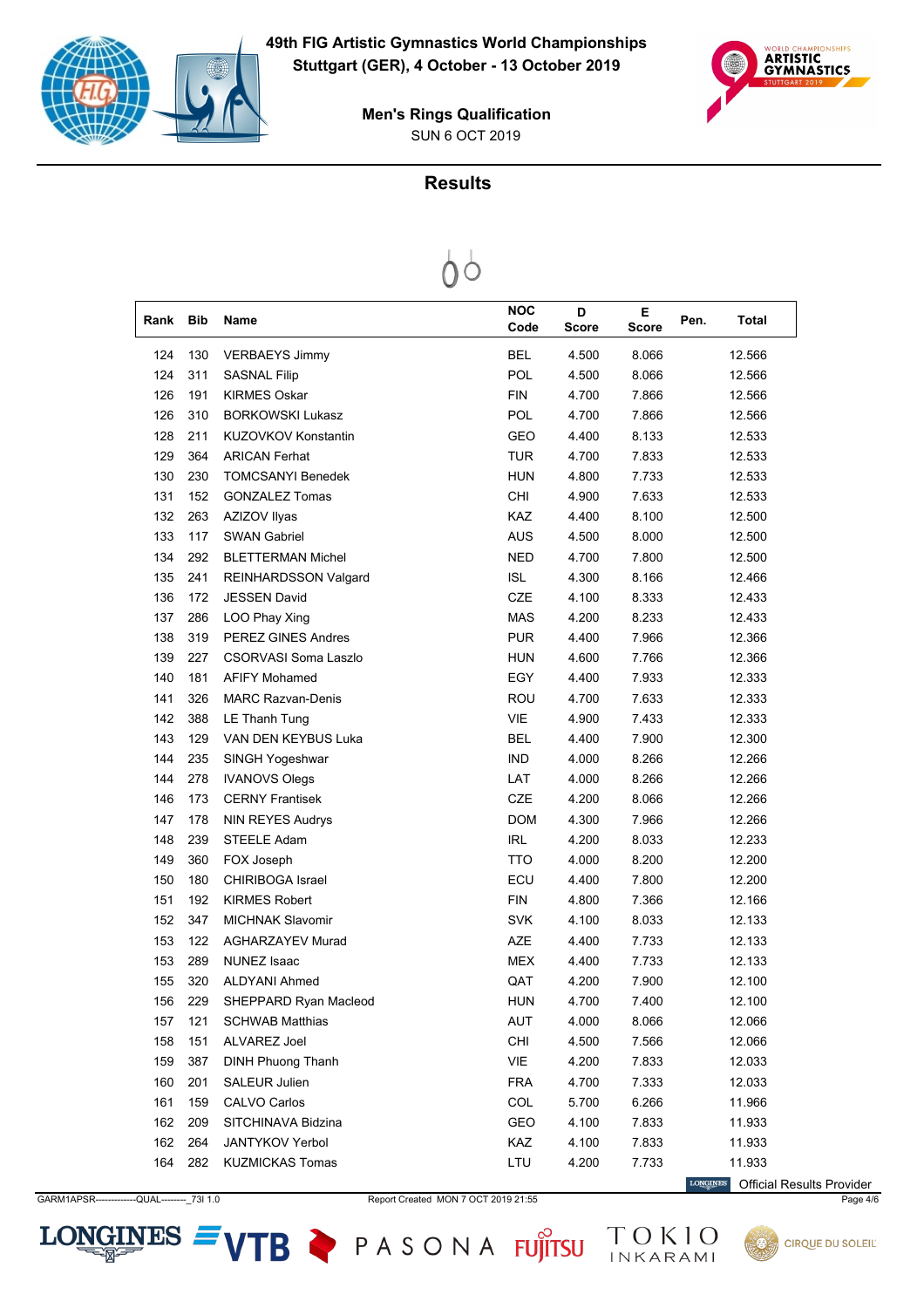



### **Results**

| Rank | <b>Bib</b> | Name                          | <b>NOC</b><br>Code | D<br><b>Score</b> | Е<br><b>Score</b> | Pen.   | Total      |
|------|------------|-------------------------------|--------------------|-------------------|-------------------|--------|------------|
| 165  | 160        | <b>MARTINEZ MORENO Andres</b> | COL                | 4.700             | 7.200             |        | 11.900     |
| 166  | 252        | <b>FAULK Caleb</b>            | <b>JAM</b>         | 4.600             | 7.275             |        | 11.875     |
| 167  | 194        | MIKKOLA Eeli                  | <b>FIN</b>         | 3.900             | 7.966             |        | 11.866     |
| 168  | 280        | <b>TRAMS Rihards</b>          | LAT                | 4.200             | 7.633             |        | 11.833     |
| 169  | 307        | <b>LEON PRADO Arian</b>       | PER                | 4.000             | 7.800             |        | 11.800     |
| 170  | 338        | DEJANOVIC Bojan               | <b>SRB</b>         | 3.500             | 8.266             |        | 11.766     |
| 171  | 353        | <b>SURINTORNTA Tikumporn</b>  | <b>THA</b>         | 4.600             | 7.166             |        | 11.766     |
| 172  | 174        | RADOVESNICKY Daniel           | CZE                | 4.000             | 7.733             |        | 11.733     |
| 172  | 290        | <b>ALTANSUKH Enkhtulga</b>    | <b>MGL</b>         | 4.000             | 7.733             |        | 11.733     |
| 174  | 135        | <b>SHARAMKOU Yahor</b>        | <b>BLR</b>         | 4.300             | 7.366             |        | 11.666     |
| 175  | 103        | <b>MAOUDJ Ahmed Anis</b>      | <b>ALG</b>         | 3.800             | 7.833             |        | 11.633     |
| 176  | 316        | RI Wi Chol                    | <b>PRK</b>         | 4.900             | 6.733             |        | 11.633     |
| 177  | 210        | JIMSHELEISHVILI Ioane         | GEO                | 4.400             | 7.200             |        | 11.600     |
| 178  | 193        | <b>KOSKI Elias</b>            | <b>FIN</b>         | 4.900             | 6.666             |        | 11.566     |
| 179  | 312        | <b>WEGLARZ Dawid</b>          | POL                | 3.400             | 8.100             |        | 11.500     |
| 180  | 240        | <b>GUDMUNDSSON Martin</b>     | <b>ISL</b>         | 3.500             | 8.000             |        | 11.500     |
| 181  | 256        | NAGHOUJ Saleem                | <b>JOR</b>         | 4.300             | 7.200             |        | 11.500     |
| 182  | 134        | <b>SANUVONH Dzianis</b>       | <b>BLR</b>         | 4.400             | 7.100             |        | 11.500     |
| 183  | 104        | <b>METIDJI Hillal</b>         | <b>ALG</b>         | 4.200             | 7.266             |        | 11.466     |
| 184  | 138        | DE SOUZA BITENCOURT Lucas     | <b>BRA</b>         | 4.600             | 6.833             |        | 11.433     |
| 185  | 291        | <b>CROVETTO Kevin</b>         | <b>MON</b>         | 3.900             | 7.500             |        | 11.400     |
| 186  | 352        | PROMMANEE Jamorn              | <b>THA</b>         | 4.000             | 7.400             |        | 11.400     |
| 187  | 279        | <b>KARDASOVS Vitalijs</b>     | LAT                | 3.400             | 7.900             |        | 11.300     |
| 188  | 302        | <b>SKJERAHAUG Stian</b>       | <b>NOR</b>         | 3.700             | 7.533             |        | 11.233     |
| 189  | 386        | TREJO BASALO Adickxon Gabriel | <b>VEN</b>         | 3.600             | 7.866             | $-0.3$ | 11.166     |
| 190  | 162        | <b>VALVERDE Andres</b>        | <b>CRC</b>         | 3.600             | 7.500             |        | 11.100     |
| 191  | 340        | <b>VEFIC Petar</b>            | <b>SRB</b>         | 3.600             | 7.466             |        | 11.066     |
| 192  | 221        | RUBIO Abellino                | <b>GUA</b>         | 4.700             | 6.333             |        | 11.033     |
| 193  | 308        | <b>MORETO Jesus</b>           | <b>PER</b>         | 3.400             | 7.600             |        | 11.000     |
| 194  | 184        | <b>CHICAS Fabio</b>           | <b>ESA</b>         | 3.800             | 6.933             |        | 10.733     |
| 195  | 285        | <b>ZOUHAIR Nabil</b>          | <b>MAR</b>         | 3.400             | 7.233             |        | 10.633     |
| 196  | 161        | <b>SOTO Tarik</b>             | <b>CRC</b>         | 3.400             | 7.108             |        | 10.508     |
| 197  | 375        | <b>CABRERA Gerardo</b>        | <b>URU</b>         | 3.400             | 7.000             |        | 10.400     |
| 198  | 179        | ABAD GODOY Juan Jose          | ECU                | 2.800             | 6.800             |        | 9.600      |
| 199  | 276        | <b>ALJAFAR Ali</b>            | <b>KUW</b>         | 2.900             | 6.333             |        | 9.233      |
| 200  | 275        | ALDERIWISH Meshari            | <b>KUW</b>         | 2.800             | 6.400             |        | 9.200      |
| 201  | 277        | ALSUBAIEI Sabah               | <b>KUW</b>         | 1.700             | 6.116             | $-4.3$ | 3.516      |
|      | 248        | <b>MACCHINI Carlo</b>         | ITA                |                   |                   |        | <b>DNS</b> |

 $LONGINES =$ 

GARM1APSR-------------QUAL--------\_73I 1.0 Report Created MON 7 OCT 2019 21:55 Page 5/6

VTB PASONA FUJITSU

 $\label{eq:conformal} \begin{minipage}{.4\linewidth} \textbf{LONGINES} \end{minipage}$ Official Results Provider